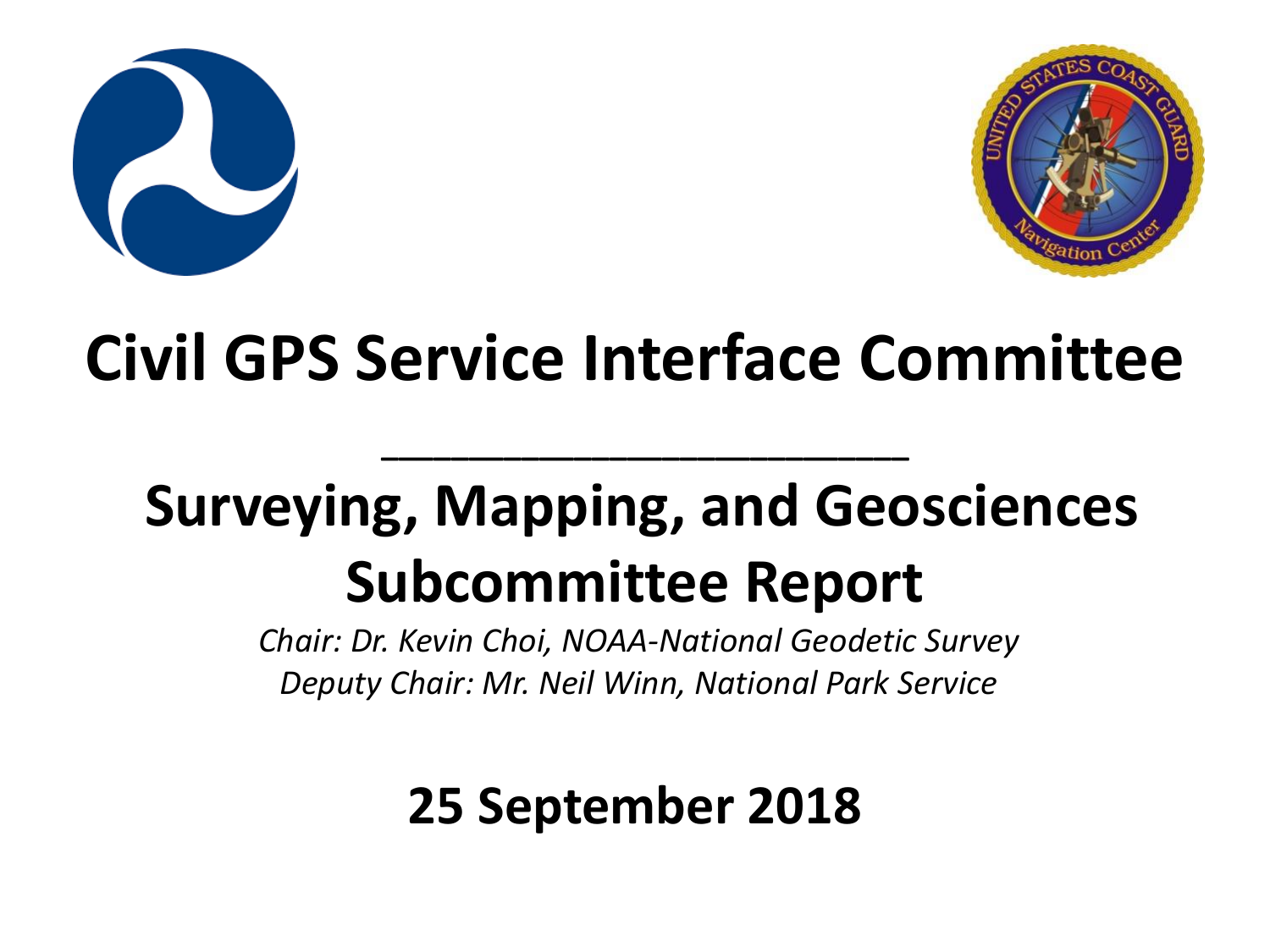

- Combined with U.S. States and Local Government subcommittee
- Covered 9 presentations
- NOAA
	- CORS Status and the future
		- Current status report and the Foundation CORS project
	- North American Datum changes in 2022 (Mr. Riordan)
		- Briefing of upcoming changes in the National Spatial Reference System
	- Intra-plate velocity model in the new reference system (Dr. Damiani)
		- Dealing with the dynamics other than the plate rotation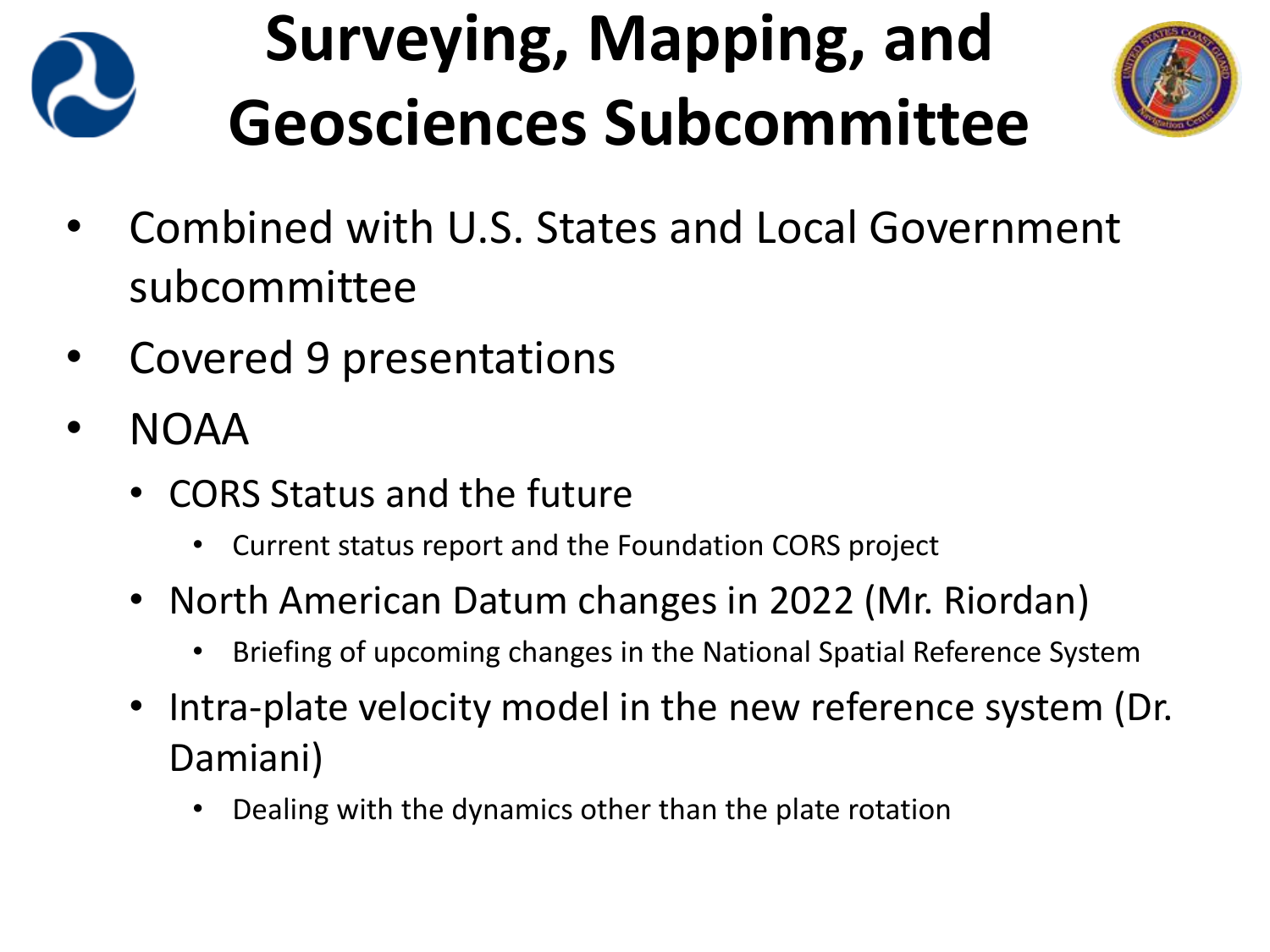

- NOAA (cont'd)
	- GNSS user support at the Space Weather Prediction Center (Mr. Steenburgh)
		- Civil aviation support and the ground application, and multi-day forecast by coupling WAM (Whole Atmosphere Model) with IPE (Ionosphere Plasmasphere Electrodynamics model.
	- Incorporating GNSS at NOAA's National Water Level Observation Network (Ms. Schneck)
		- Monitoring & accounting for vertical movement of water level sensors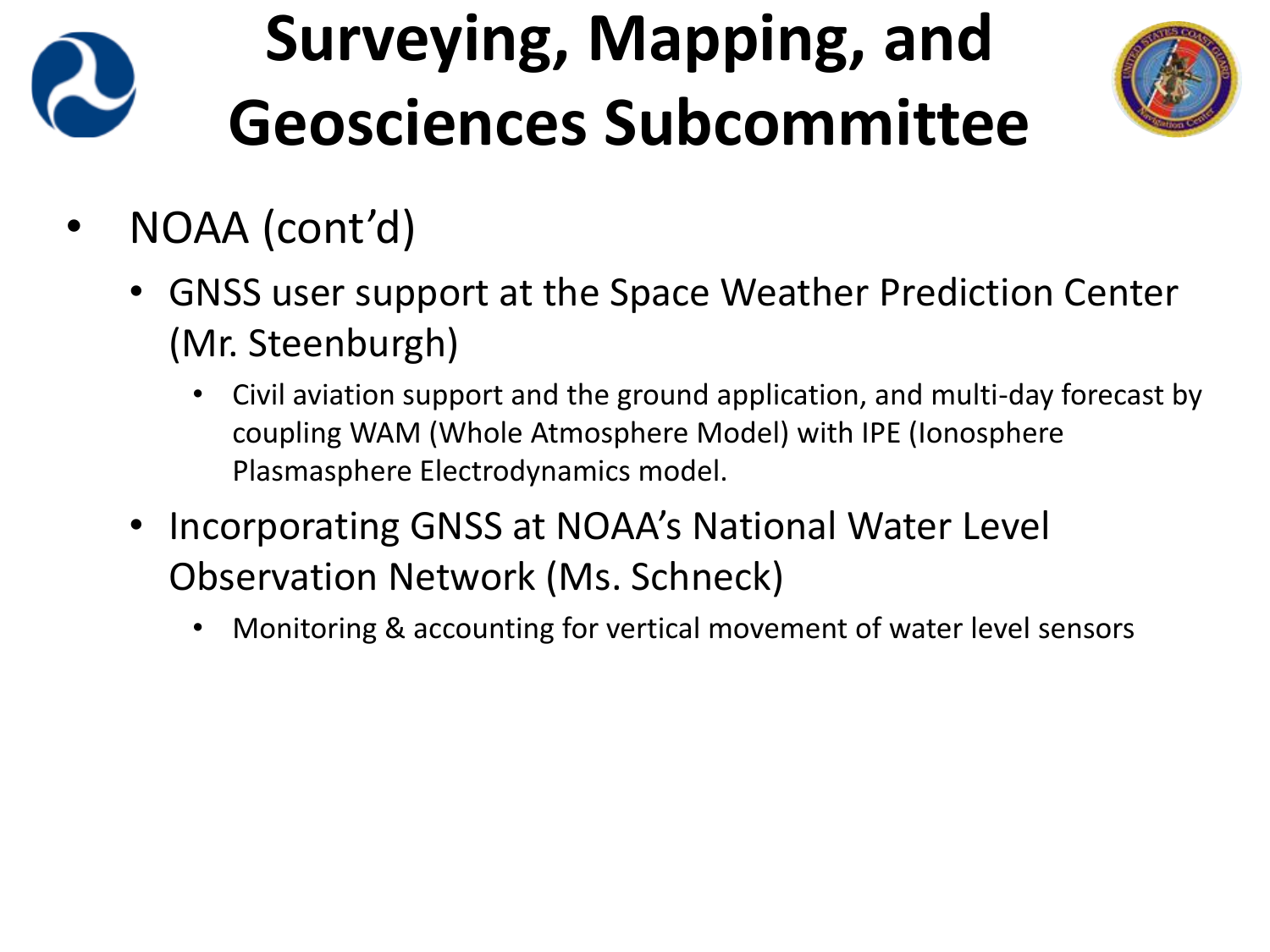

- FL DOT
	- Florida Custom Geoid (Mr. Hanson)
		- Denser data points and move to more absolute sense
- DOI
	- GNSS use in NPS (Mr. Winn)
		- Reliance on GPS/GNSS, Benefit of using full GNSS signals
	- Ground movement tracking with GNSS (Mr. Hothem)
		- Monitoring ground movement using GNSS techniques such as Earthquakes and Volcanic activities
- **Commercial** 
	- Survey-Grade accuracy in GIS (Mr. Gakstatter)
		- A few examples of survey-grade GNSS usage in GIS